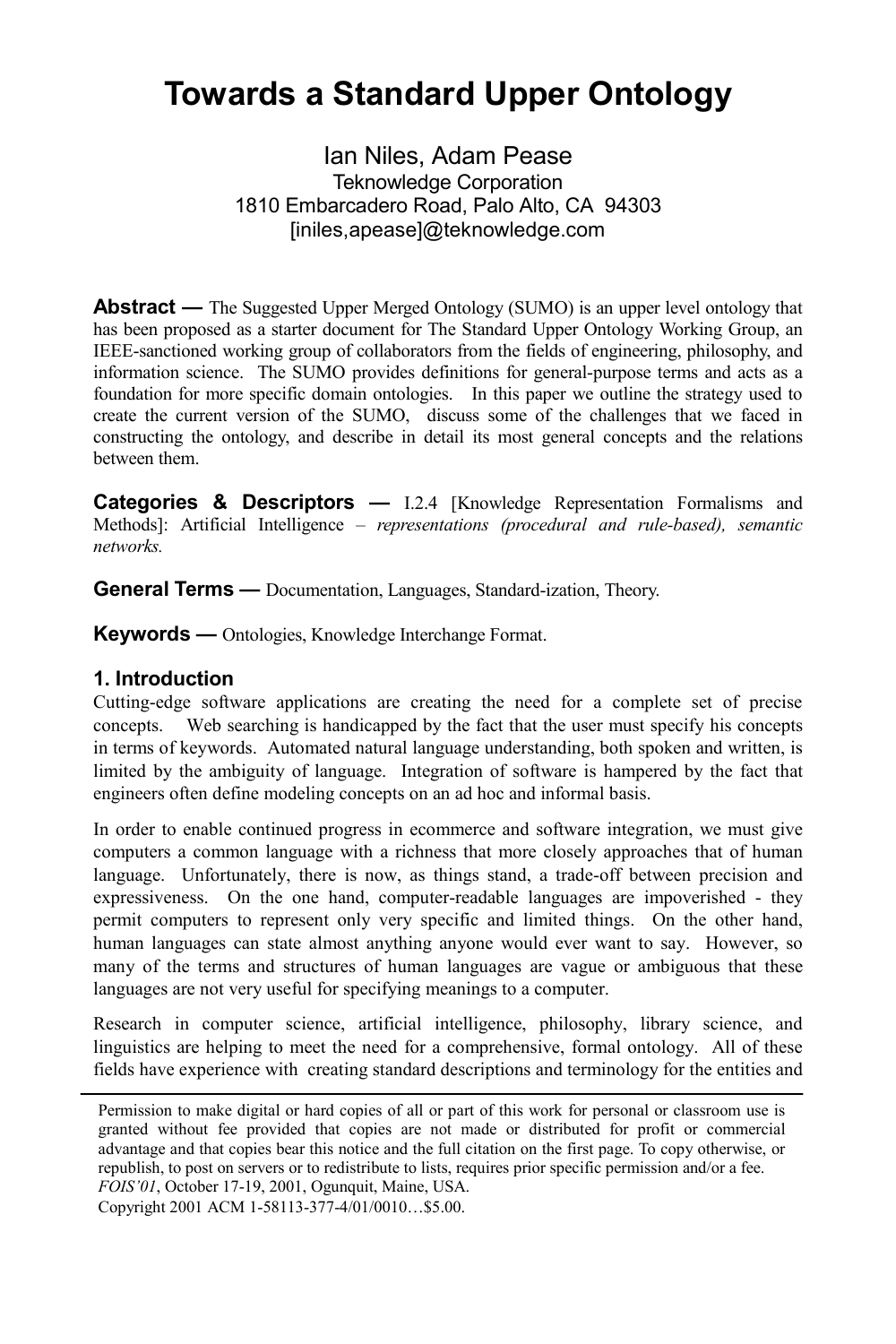events that make up our world [18]. However, none of these fields has been able, on its own, to construct a standard, upper-level ontology. Computer scientists and philosophers lack consensus in their communities for creating the very large, wide-coverage ontologies that are needed, although they have the necessary formal languages to do so. Librarians and linguists have the charter to create large ontologies, but those ontologies have typically lacked the formal definitions needed for reasoning and decision-making.

Recognizing both the need for large ontologies and the need for an open process leading to a free, public standard, a diverse group of collaborators from the fields of engineering, philosophy, and information science have come together to make the Standard Upper Ontology (SUO) a reality. The SUO email list was created in May of 2000 and quickly had over 150 subscribers. The Project Authorization Request (PAR) which details the scope and purpose for the SUO effort was submitted to the IEEE in October and was approved as working group P1600.1 in December with James Schoening as chair.

The Standard Upper Ontology (SUO) will provide definitions for general-purpose terms, and it will act as a foundation for more specific domain ontologies. It is estimated that it will eventually contain between 1000 and 2500 terms and roughly ten definitional statements for each term. The SUO will have a variety of purposes, some of which can be glossed as follows.

- Design of new knowledge bases and databases. Developers can craft new knowledge and define new data elements in terms of a common ontology, and thereby gain some degree of interoperability with other compliant systems.
- Reuse/integration of legacy databases. Data elements from existing systems can be mapped just once to a common ontology.
- Integration of domain-specific ontologies. Such ontologies (if they are compliant with the SUO) will be able to interoperate (to some degree) by virtue of shared terms and definitions.

## **2. SUMO Methodology**

The SUMO (Suggested Upper Merged Ontology) is an ontology that was created at Teknowledge Corporation with extensive input from the SUO mailing list, and it has been proposed as a starter document for the SUO Working Group. The SUMO was created by merging publicly available ontological content [12] into a single, comprehensive, and cohesive structure. This content included the ontologies available on the Ontolingua server, John Sowa's upper level ontology, the ontologies developed by ITBM-CNR, and various mereotopological theories, among other sources. The knowledge representation language for the SUMO is a version of KIF (Knowledge Interchange Format) (Genesereth, 1991) called SUO-KIF. This is a somewhat simplified version of KIF, and it is itself a separate proposed standards effort. A specification of the current version of SUO-KIF can be found at http://suo.ieee.org/suo-kif.html. The SUMO is a work in progress, and it is growing on a weekly basis. As of July 2001, the ontology contains 654 terms and 2351 assertions. The ontology can be browsed online (http://ontology.teknowledge.com:8080/rsigma/SKB.jsp) , and source files for all of the versions of the ontology can be downloaded (http://ontology.teknowledge.com/cgi-bin/cvsweb.cgi/SUO/).

The procedure that we followed in creating the SUMO can be glossed as follows. The first step was to identify all high-level ontological content that did not have licensing restrictions. This content included the libraries of ontologies available on the Ontolingua server and from ITBM-CNR, John Sowa's upper-level ontology [19], Russell and Norvig's upper-level ontology [15], James Allen's temporal axioms [1], Casati and Varzi's formal theory of holes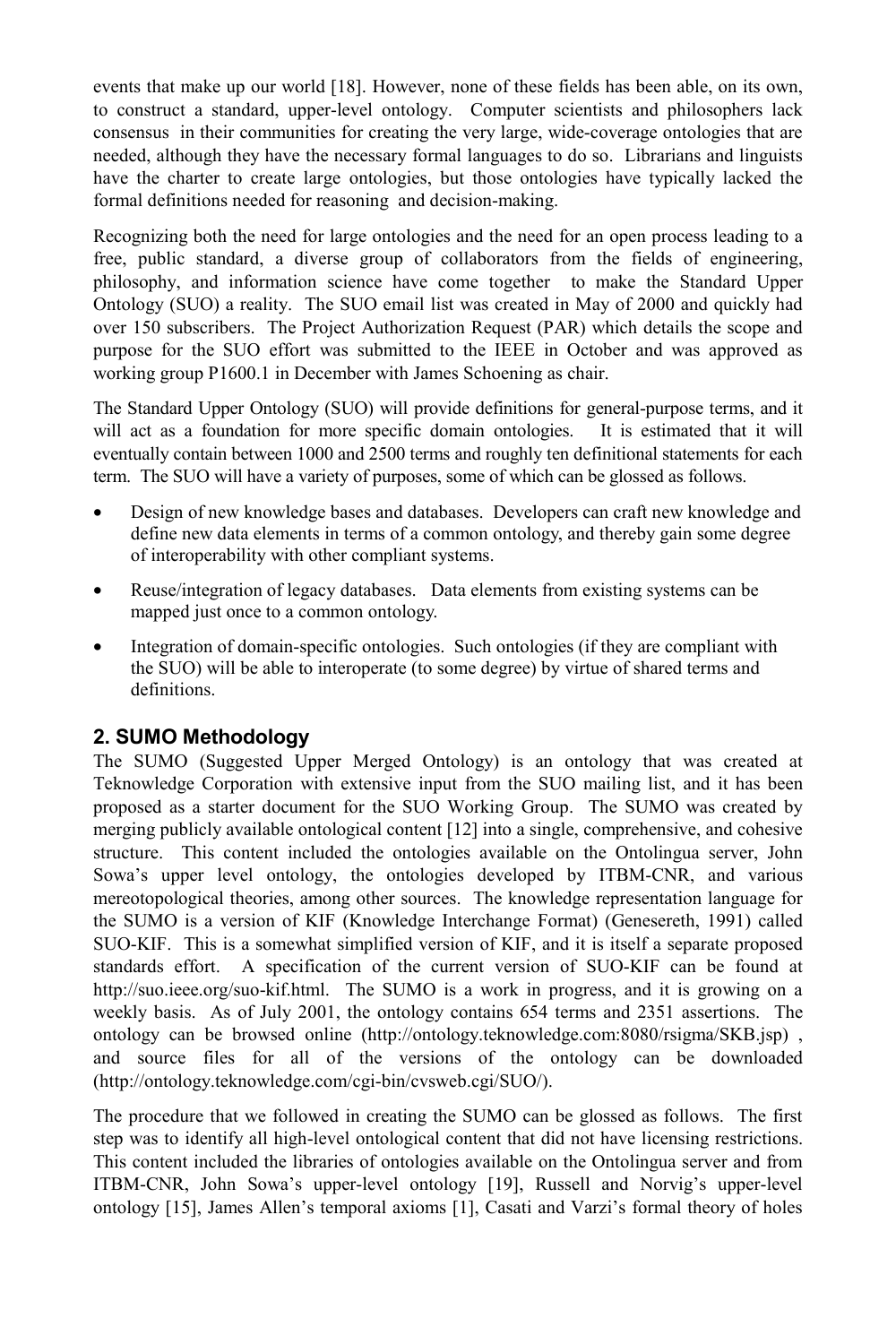[4], Barry Smith's ontology of boundaries [17, 18], Nicola Guarino's formal mereotopology [2,3], and various formal representations of plans and processes including CPR [13] and PSL [16]. After all of the relevant content was identified and linked to the SUO web site (http://suo.ieee.org/refs.html), it was translated into SUO-KIF.

After the translation of the ontological content (known as the "syntactic merge") had been completed, we were faced with the much more difficult task of the "semantic merge", i.e. combining all of the various ontologies into a single, consistent, and comprehensive framework. The ontologies were first divided into two classes, viz. those defining very highlevel concepts and those defining lower-level notions. The first class contained John Sowa's upper-level ontology and Russell and Norvig's upper-level ontology, and the second class contained everything else. After this partition was completed, the two upper-level ontologies were melded into a single conceptual structure. Since both of the source ontologies are very compact and contain a significant amount of overlapping content, this merge did not pose any serious practical or theoretical problems. This merged ontology was then used as the foundation for aligning all of the other content that had been converted into SUO-KIF.

We encountered four sorts of cases in aligning lower-level content with the foundational ontology. In the first case, nothing in the tip of the ontology corresponded with the concept/axiom to be mapped, and the concept/axiom was deemed to be useful and not to violate any cherished philosophical principles. Once the decision was made to include a concept/axiom in the merged ontology, it was simply a matter of finding a place for it. In some cases, this involved the creation of some intermediate levels of concepts between existing concepts and new content.

In the second case, the new concept/axiom was judged to be out of place in a schema that we hope will have broad application and acceptance. This sort of judgment is of course somewhat subjective, but this shouldn't diminish the importance of ontology merging/alignment for the same reason that it doesn't dull the significance of legal decisions. An example of the second case is the concept of "Mediating Entity", which appears in John Sowa's upper-level ontology. This concept is derived from the work of the philosopher Charles S. Peirce [14], and it corresponds to his notion of "Thirdness", i.e. anything that brings two other things into some sort of relationship. Although this notion may be philosophically indispensable, it was difficult to justify its inclusion in an engineering-oriented context, and, for this reason, it was removed from the merged ontology.

In the third case, there is perfect overlap between an element of the merged ontology and the concept/axiom to be mapped - the terms may differ but the new concept has the same semantic content as a concept already in the merged ontology or, with respect to axioms, there is a logical equivalence between the new axiom and an existing axiom. An example of this sort of case occurs with respect to the various mereotopological theories. Some philosophers use 'part-of' as the primitive notion to frame their axioms, some use 'overlaps', and still others use some notion of 'connection'. However, these notions are interdefinable, and thus axioms that are framed with one concept can be easily translated into the other concepts.

The final case that we encountered in merging the foundational ontology with the lower-level content is a partial overlap in meaning between the new content and existing concepts or axioms in the merged ontology. This case represents one of the biggest challenges in ontological merging/alignment. Many of the chunks that have to be incorporated will be, to a lesser or greater extent, incompatible. In some cases, the incompatibilities can be smoothed over by tweaking definitions of concepts or formalizations of axioms; in other cases, wholesale theoretical revision may be required. Consider, for example, the overlap between the concepts of 'Class' and 'Set'. The concept of 'Class' occurs in John Sowa's ontology,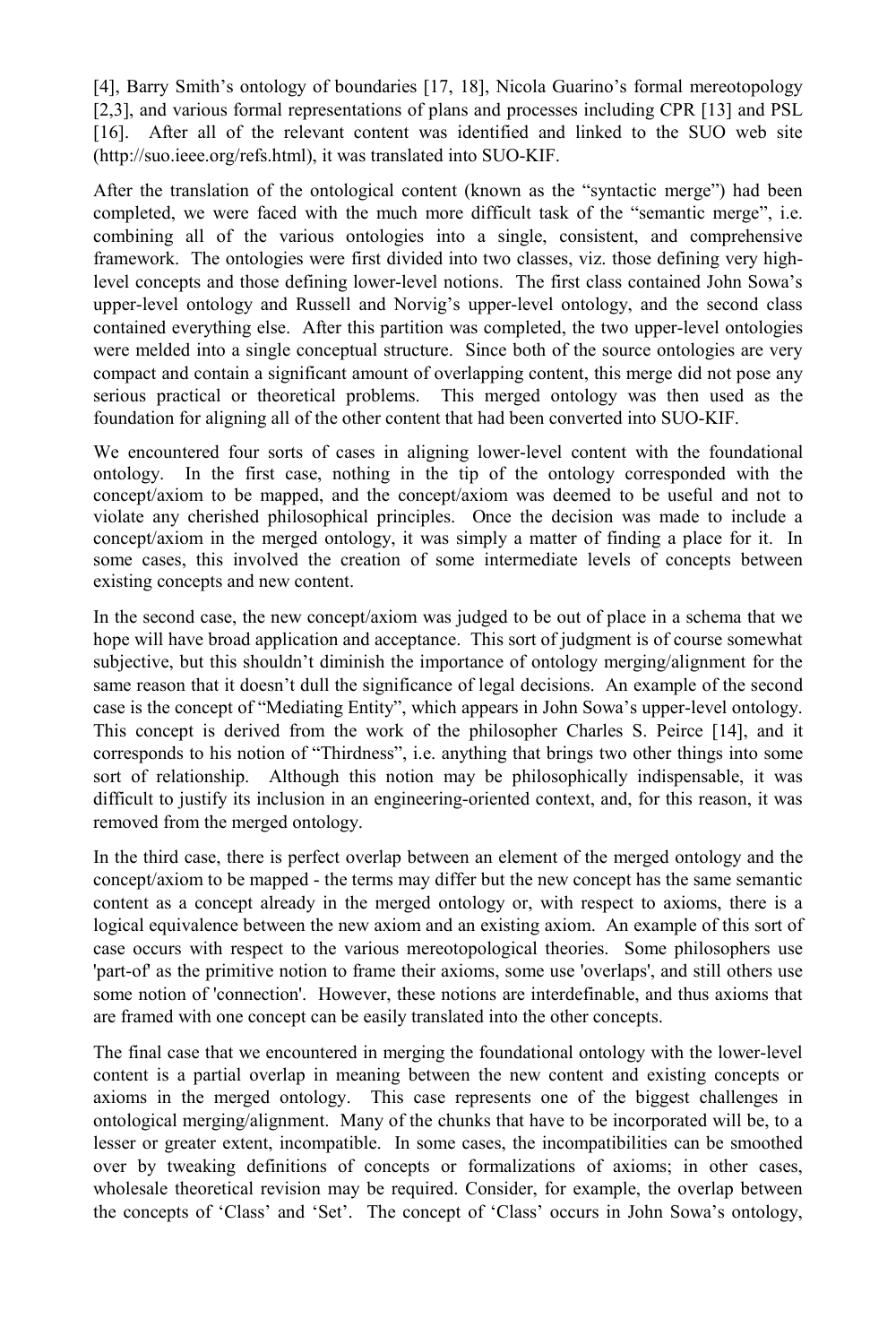where it refers to a set of items that form something like a natural kind. The concept of 'Set', on the other hand, occurs in the set theory ontology available on the Ontolingua server. To a large extent, these two concepts behave in the same way. Things can be elements of classes and sets, subclasses and subsets are well defined, and classes and sets can be partitioned, disjoint, etc. Despite this strong similarity between the two concepts, it was decided that both of them should be maintained in the SUMO. We will discuss in the next section the precise definitions of these concepts and the relation between them.

## **3. SUMO Top Level**

Although the procedure and examples outlined in the previous section should be helpful in understanding the ontology, the best way of explaining the structure and content of the SUMO is to systematically present the highest level concepts and the relations between them. The diagram in Figure 1 is a snapshot of these concepts, and the indentations indicate subsumption relations. The root node of the SUMO is, as in many ontologies, 'Entity', and this concept subsumes 'Physical' and 'Abstract'. The former category includes everything that has a position in space/time, and the latter category includes everything else.

```
Physical 
     Object 
         SelfConnectedObject 
             ContinuousObject 
             CorpuscularObject 
         Collection 
     Process 
Abstract 
     SetClass 
            Relation 
     Proposition 
     Quantity 
         Number 
         PhysicalQuantity 
     Attribute 
                         Figure 1: SUMO Top Level
```
Under the concept of 'Physical', we have the disjoint concepts of 'Object' and 'Process'. The existence and nature of the distinction between these two notions was the subject of much heated debate on the SUO mailing list. According to those who adopt a 3D orientation (or "endurantists", as they are sometimes called), there is a basic, categorial distinction between objects and processes. According to those who adopt a 4D orientation (the "perdurantists"), on the other hand, there is no such distinction. The 3D orientation posits that objects, unlike processes, are completely present at any moment of their existence, while a 4D orientation regards everything as a space-time worm (or a slice of such a worm). On the latter view, paradigmatic processes and objects are merely opposite ends of a continuum of spatio-temporal phenomena. The current version of the SUMO embodies a 3D orientation by making 'Object' and 'Process' disjoint siblings of the parent node 'Physical'. The reason we adopted this orientation is that we wanted to incorporate content from process-related ontologies like PSL and from formal mereotopologies (which assume a substantive notion of object).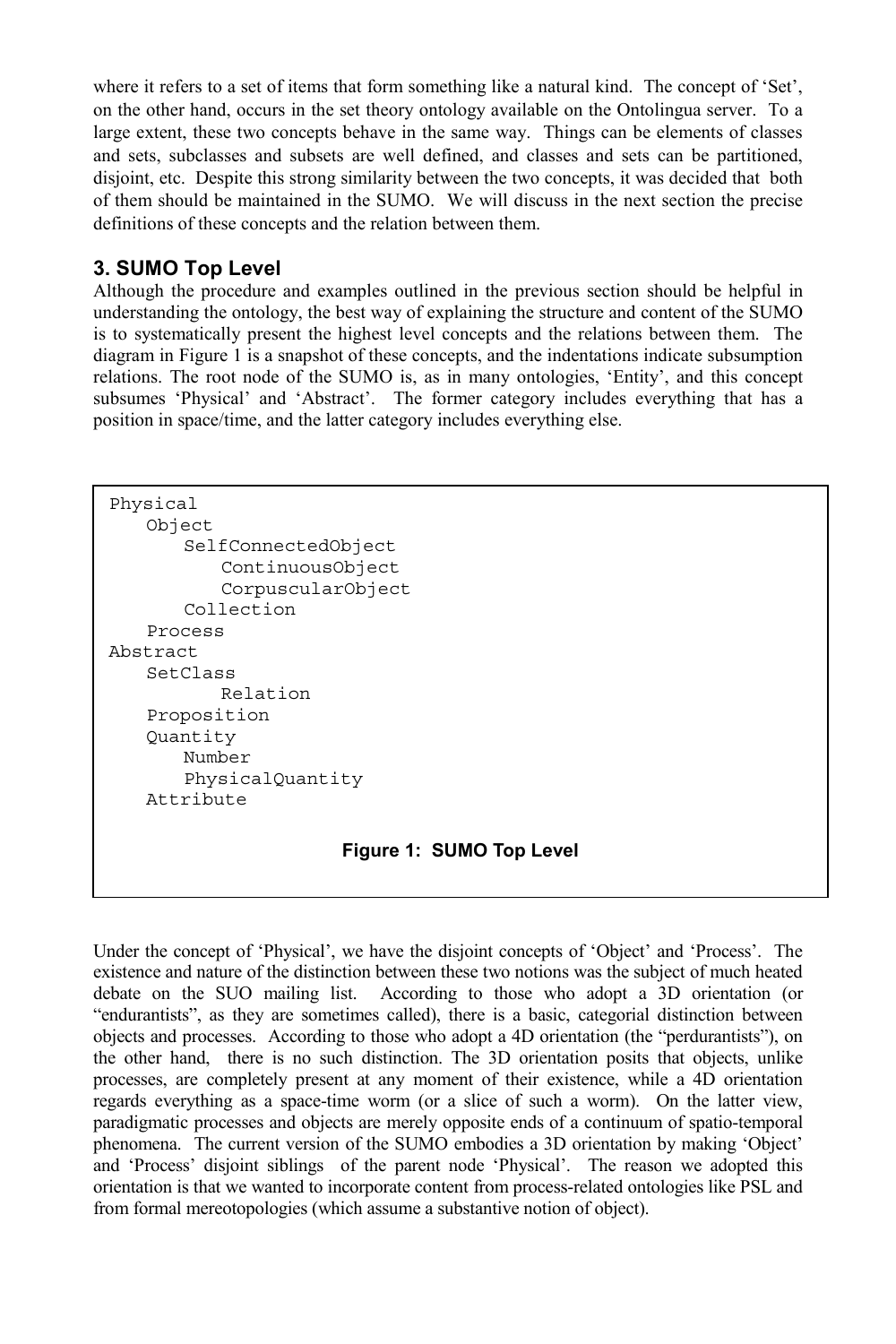Immediately under the concept of 'Object', there are two disjoint concepts, viz. 'SelfConnectedObject' and 'Collection'. A 'SelfConnectedObject' is any 'Object' whose parts are all mediately or immediately connected with one another. This definition has been formalized in various ways, and we include the following axiom in the SUMO.

```
\langle \langle = \rangle(instance-of ?OBJ SelfConnectedObject) 
     (forall (?PART1 ?PART2) 
             (=(and 
                       (part-of ?PART1 ?OBJ) 
                        (part-of ?PART2 ?OBJ)) 
                   (connected ?PART1 ?PART2))))
```
Where connected is a generalized notion of connection accounting for mediate and immediate unifying relations over particular divisions of a whole, as in Simons [17], e.g.:

```
(=> (and(instance-of ?P1 ?DIV) 
         (instance-of ?P2 ?DIV) 
         (or 
            (immedicately-connected ?P1 ?P2) 
             (exists (?P3) 
                    (and 
                        (instance-of ?P3 ?DIV) 
                         (connected ?P1 ?P3) 
                         (immediately-connected ?P2 ?P3))))) 
     (connected ?P1 ?P2))
```
The concept of 'SelfConnectedObject' is partitioned into two concepts: 'ContinuousObject' and 'CorpuscularObject'. Both of these concepts are borrowed from John Sowa's ontology. A 'ContinuousObject' is an 'Object' in which every part is similar to every other in every relevant respect. More precisely, something is a 'ContinuousObject' when all of its parts (down to an unspecified level of granularity) have the properties of the whole. Thus, substances like water and clay would be subclasses of 'ContinuousObject', as would topographic locations like surfaces and geographic areas. Formally, the distinction between 'ContinuousObject' and 'CorpuscularObject' can be described with the following axioms in the SUMO.

```
(=) (and 
       (subclass-of ?OBJECTTYPE ContinuousObject) 
       (instance-of ?OBJECT ?OBJECTTYPE) 
       (part-of ?PART ?OBJECT)) 
    (instance-of ?PART ?OBJECTTYPE)) 
(equal CorpuscularObject (ComplementFn ContinuousObject))
```
Disjoint from 'SelfConnectedObjects' are 'Collections'. 'Collections' consist of disconnected parts, and the relation between these parts and their corresponding 'Collection' is known as 'member' in the SUMO The following axiom in the SUMO requires that there be no empty collections.

```
(=) (instance-of ?COLL Collection) 
    (exists (?OBJ) 
       (member ?OBJ ?COLL)))
```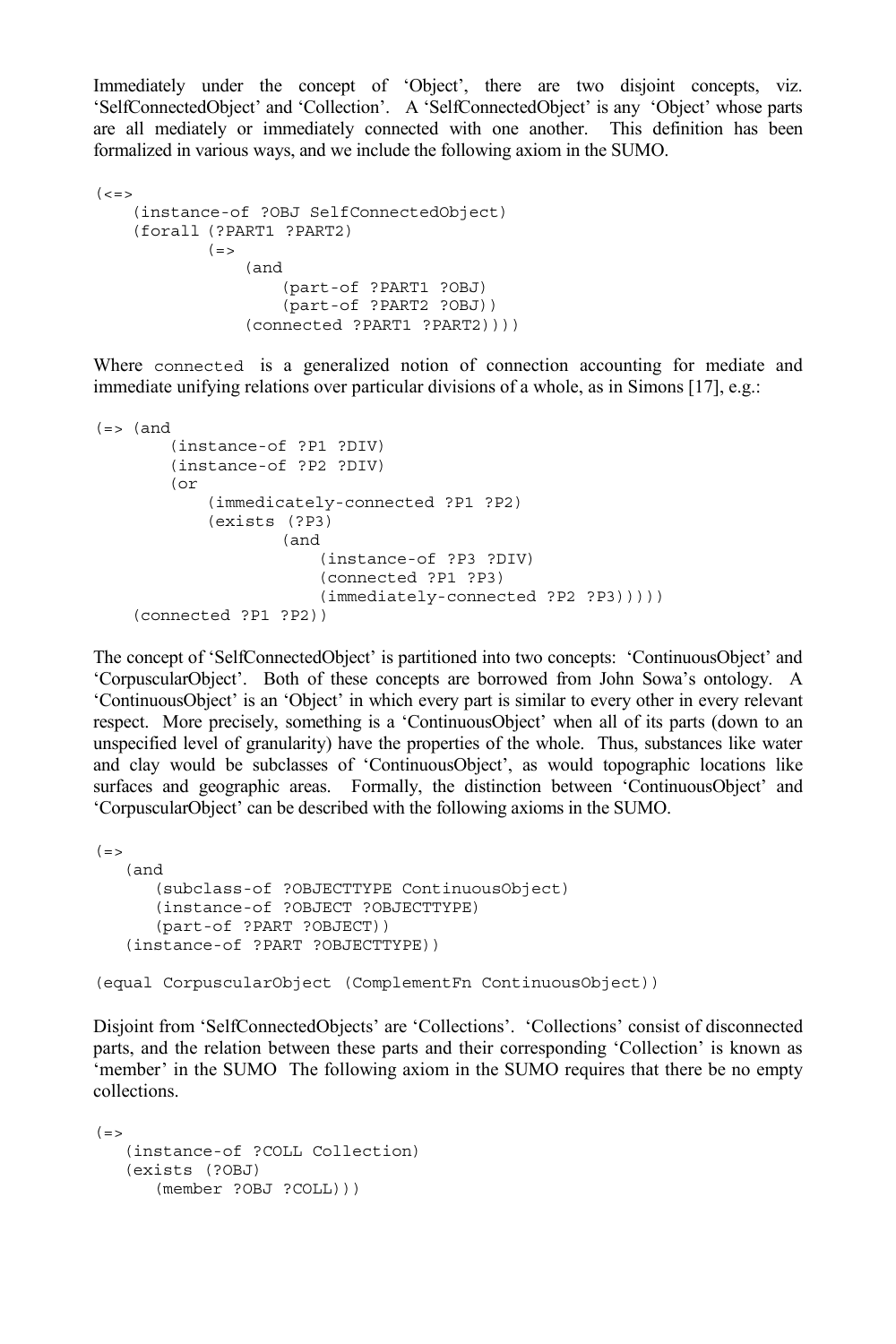Note that this 'member' predicate is different from the 'instance' and 'element' predicates, which relate things to the 'Classes' or 'Sets' to which they belong. Unlike 'Classes' and 'Sets', 'Collections' have a position in space-time, and 'members' can be added and subtracted without thereby changing the identity of the 'Collection'. Some examples of 'Collections' are toolkits, football teams, and flocks of sheep.

Going back up the hierarchy of the ontology, we return to the concept of 'Physical' and its other child 'Process'. In this paper, we will not discuss any of the concepts subsumed by 'Process'. We will just point out that this was and is continuing to be one of the most challenging parts of the SUMO. We wanted a complete typology of the various sorts of processes, but we found that there were very few resources to guide us here. Although we have incorporated the core of PSL (Process Specification Language) into the SUMO, this formal theory does not attempt to break down the impressive variety of processes. We finally turned to a well-received work that, among other things, attempts to classify over 3,000 English verbs into "semantically coherent verb classes" [11]. There are 48 main verb classes outlined in this work. However, not all of these are relevant to the task of developing a typology of processes. Some of the verb classes relate to static predicates in the ontology rather than to processes, and some classes seem to be syntactically motivated, e.g. the class of verbs that take predicative complements. We have eliminated the verb classes the do not seem to refer to genuine processes, adjusted the hierarchy somewhat, and developed formal axioms for the remaining concepts. We will present this subontology of processes in a future paper.

Returning to the highest level distinction in the SUMO, that between 'Physical' and 'Abstract', let us now consider the 'Abstract' branch. The class 'Abstract' subsumes four disjoint concepts: 'Set', 'Proposition', 'Quantity', and 'Attribute'. 'Set' is the ordinary settheoretic notion, and it subsumes 'Class', which, in turn, subsumes 'Relation'. A 'Class' is understood as a 'Set' with a property or conjunction of properties that constitute the conditions for membership in the 'Class', and a 'Relation' is a 'Class' of ordered tuples. Note that 'Relation' is immediately subsumed by 'Class', rather than 'Set', because we restrict 'Relations' to those ordered tuples that express intensional content. For example, the predicate 'mother' in the SUMO does not just denote the set of all ordered pairs whose first element is a mother and whose second element is an offspring of the first element. This predicate also expresses the property or conjunction of properties that comprise the notion of biological motherhood.

The concept of 'Proposition' corresponds to the notion of semantic or informational content. However, the SUMO places no size restrictions on this content. Although some 'Propositions' are expressed by single sentences, other 'Propositions' are expressed by entire books or even libraries of books. This is a broader notion than is used in many ontologies, but it does not seem to be possible to make a principled distinction between the abstract content expressed by one sentence and the abstract content expressed by larger units of discourse. Some examples of 'Propositions' would be the story line conveyed by a novel and the musical content denoted by a printed score.

The class of 'Attributes' includes all qualities, properties, etc. that are not reified as 'Objects'. For example, rather than dividing the class of 'Animals' under 'Objects' into "FemaleAnimals" and "MaleAnimals", we make 'Female' and 'Male' instances of 'BiologicalAttribute', which is a subclass of 'Attribute'.

Finally, 'Quantity' under 'Abstract' is divided into 'Number' and 'PhysicalQuantity'. The former is understood as a count independent of an implied or explicit measurement system, and the latter is taken to be a complex consisting of a 'Number' and a particular unit of measure. Thus, 1 meter and 39.37 inches would be two distinct instances of 'PhysicalQuantity' in the SUMO, though they can be shown to be equivalent via two conversion axioms in the ontology.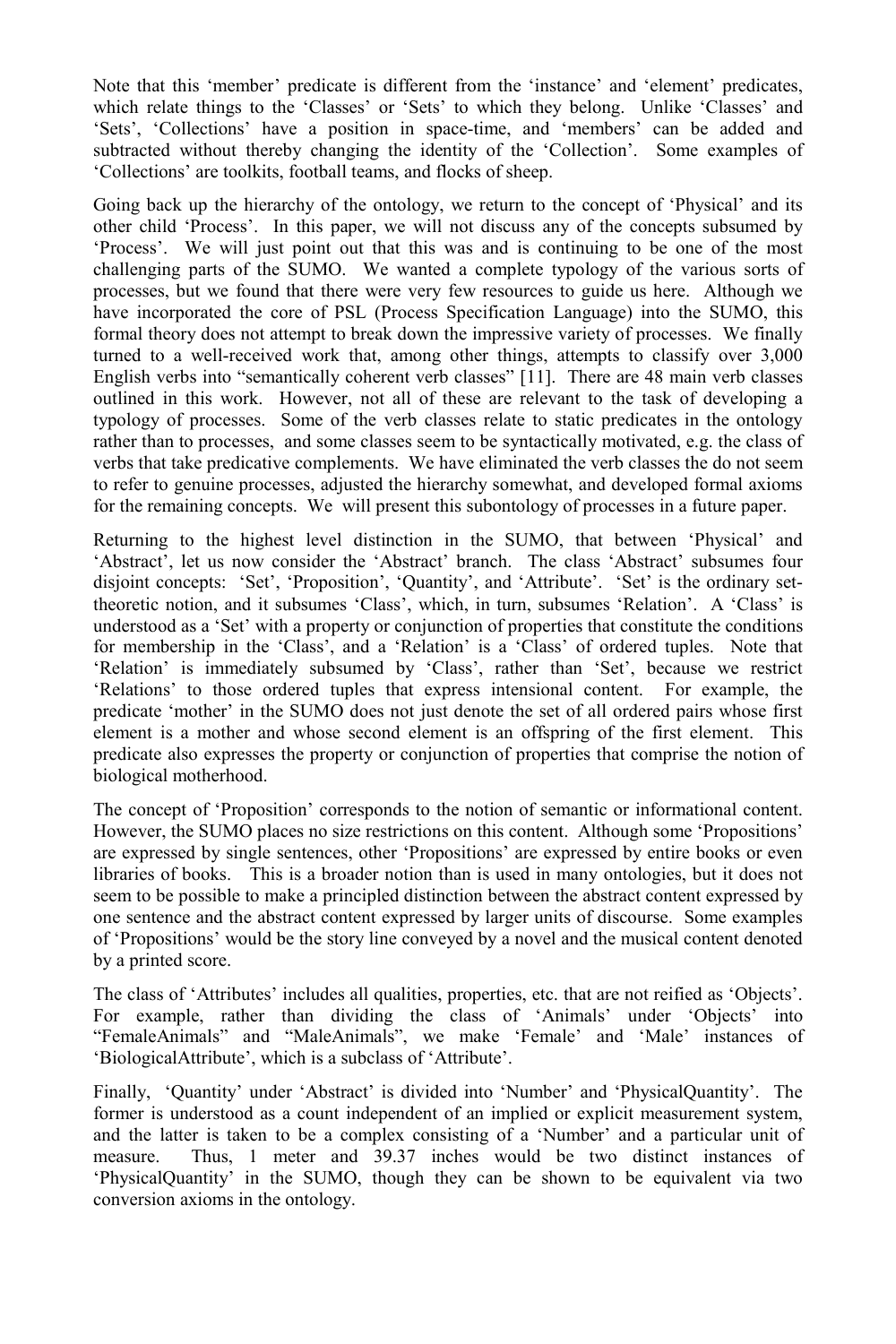## **5. Challenges to SUMO**

The major problem we encountered in constructing the SUMO was inconsistency between engineering-relevant chunks of theoretical content. The clearest example of this sort of clash has been the debate about whether the SUO should have a 3D orientation or a 4D orientation, as discussed earlier. The question, then, is how do we handle cases like these, given that our goal is to construct a single, consistent, and comprehensive ontology. It will be unfortunate if we cannot reach this goal, but perhaps it is unattainable. If it is unattainable, then perhaps the best we can do is to make clear the various representational choices and bundle them up in consistent and independent packages and, where possible, state mappings between corresponding packages. Chris Menzel made the elegant suggestion that a lattice be created from these various modules. The top node of this lattice would be the SUMO, and each level below the top node would represent inconsistent formal theories that could be used in conjunction with the SUMO. Thus, each path through the lattice from the top node to a lowerlevel node would result in a formal theory that is self-consistent, but inconsistent with various other representational choices provided by the ontological lattice.

Inevitably people ask why we would engage in constructing an upper-level ontology, when such an ontology already exists. The Austin-based company Cycorp has devoted fifteen years to creating an ontology that has been used in a wide range of applications. The Cyc ontology is extremely impressive, but there are problems with its use as a standard. Cycorp has released only a small part of its ontology to the public, the company retains proprietary rights to the vast bulk of its ontology [10], and the contents of the ontology have not been subject to extensive peer review. Aside from these limitations of Cyc, there are some distinct advantages of the SUMO. First, the SUMO is the working paper of an IEEE-sponsored open-source standards effort. This means that users of the ontology can be more confident that the ontology will eventually be embraced by a large class of users. Second, the SUMO was constructed with reference to very pragmatic principles. Any distinctions of strictly philosophical interest have been removed from the ontology. This has resulted in a KB that should be simpler to use than Cyc.

### **References**

- [1] Allen, J. (1984) "Towards a general theory of action and time," *Artificial Intelligence*, 23, 123-154.
- [2] Borgo, S., Guarino, N., and Masolo, C. (1997) "An Ontological Theory of Physical Objects," in L. Ironi (ed.), *Proceedings of Eleventh International Workshop on Qualitative Reasoning (QR'97)*, Cortona (Italia), 3-6 Giugno, 223-231.
- [3] Borgo, S., Guarino, N., and Masolo, C. (1996) "A Pointless Theory of Space Based on Strong Connection and Congruence," in L. C. Aiello and J. Doyle (eds.), *Principles of Knowledge Representation and Reasoning (KR96)*, Morgan Kaufmann.
- [4] Casati, R. and Varzi, A. (1995) *Holes and Other Superficialities*, MIT Press, Cambridge, MA.
- [5] Casati, R., Smith, B. and Varzi, A. (1998) "Ontological Tools for Geographic Representation", in N. Guarino (ed.), *Formal Ontology in Information Systems*, IOS Press (Frontiers in Artificial Intelligence and Applications), Washington DC, 77–85. http://wings.buffalo.edu/philosophy/faculty/smith/articles/fois(csv).html
- [6] DAML (2001). DARPA Agent Markup Language, http://wwww.daml.org/